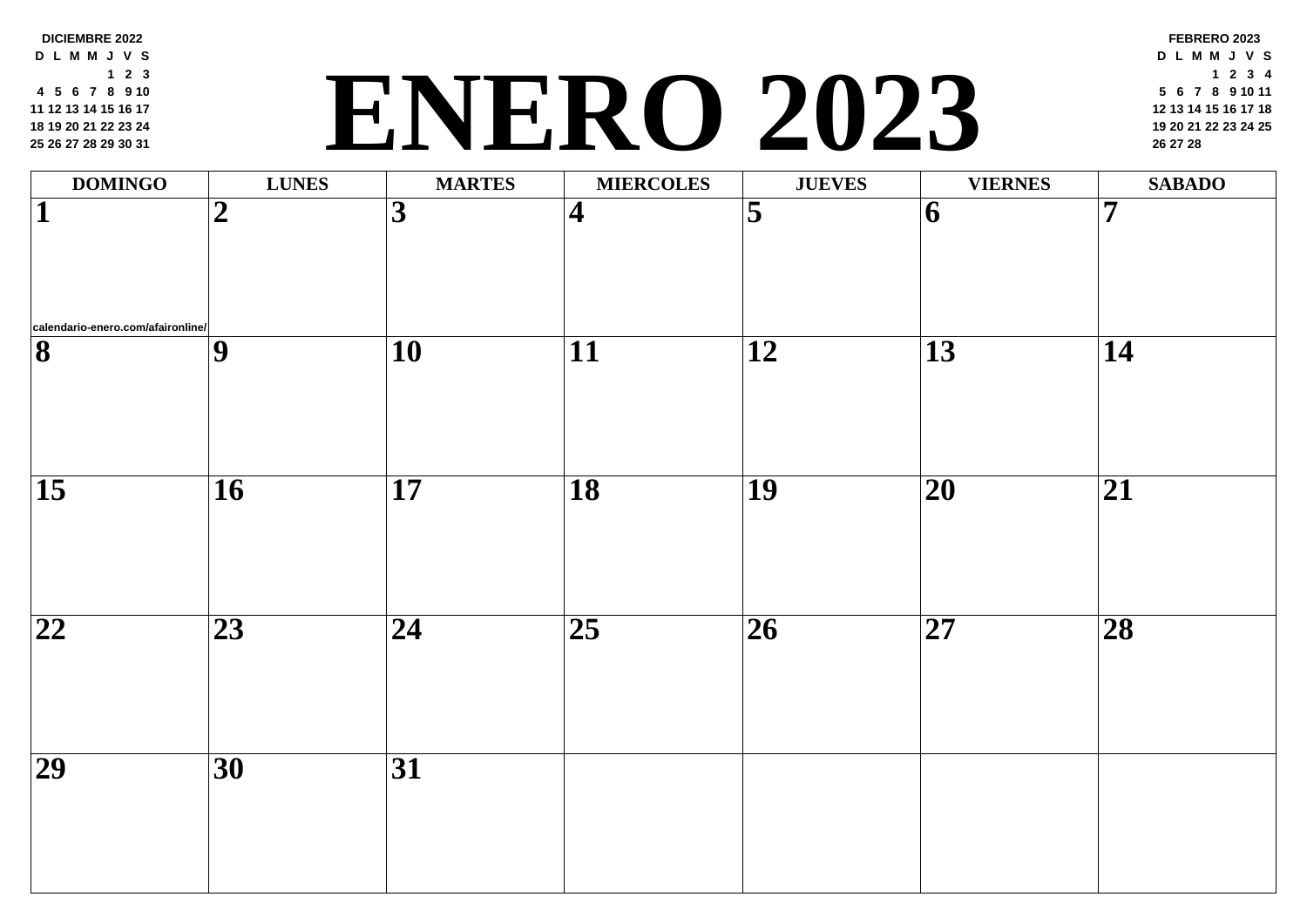**ENERO 2023 D L M M J V S 2 3 4 5 6 7 9 10 11 12 13 14 16 17 18 19 20 21 23 24 25 26 27 28 30 31**

## **<sup>19</sup> <sup>20</sup> <sup>21</sup> <sup>22</sup> <sup>23</sup> <sup>24</sup> <sup>25</sup> FEBRERO 2023 <sup>26</sup> <sup>27</sup> <sup>28</sup> <sup>29</sup> <sup>30</sup> <sup>31</sup>**

| <b>DOMINGO</b>          | <b>LUNES</b>    | <b>MARTES</b>                | <b>MIERCOLES</b>        | <b>JUEVES</b>                                         |                          |
|-------------------------|-----------------|------------------------------|-------------------------|-------------------------------------------------------|--------------------------|
|                         |                 |                              | $\mathbf{1}$            | $\overline{2}$<br>calendario-febrero.com/afaironline/ | $\overline{\mathbf{3}}$  |
| $\overline{\mathbf{5}}$ | $\overline{6}$  | $\overline{\mathbf{7}}$      | $\overline{\mathbf{8}}$ | $\overline{9}$                                        | $\overline{\mathbf{10}}$ |
| $\overline{12}$         | $\overline{13}$ | $\overline{14}$              | $\overline{15}$         | $\overline{16}$                                       | $\overline{\mathbf{17}}$ |
| $\overline{19}$         | $\overline{20}$ | $\overline{\boldsymbol{21}}$ | $\overline{22}$         | $\overline{23}$                                       | $\overline{24}$          |
| $\overline{26}$         | $\overline{27}$ | $\overline{28}$              |                         |                                                       |                          |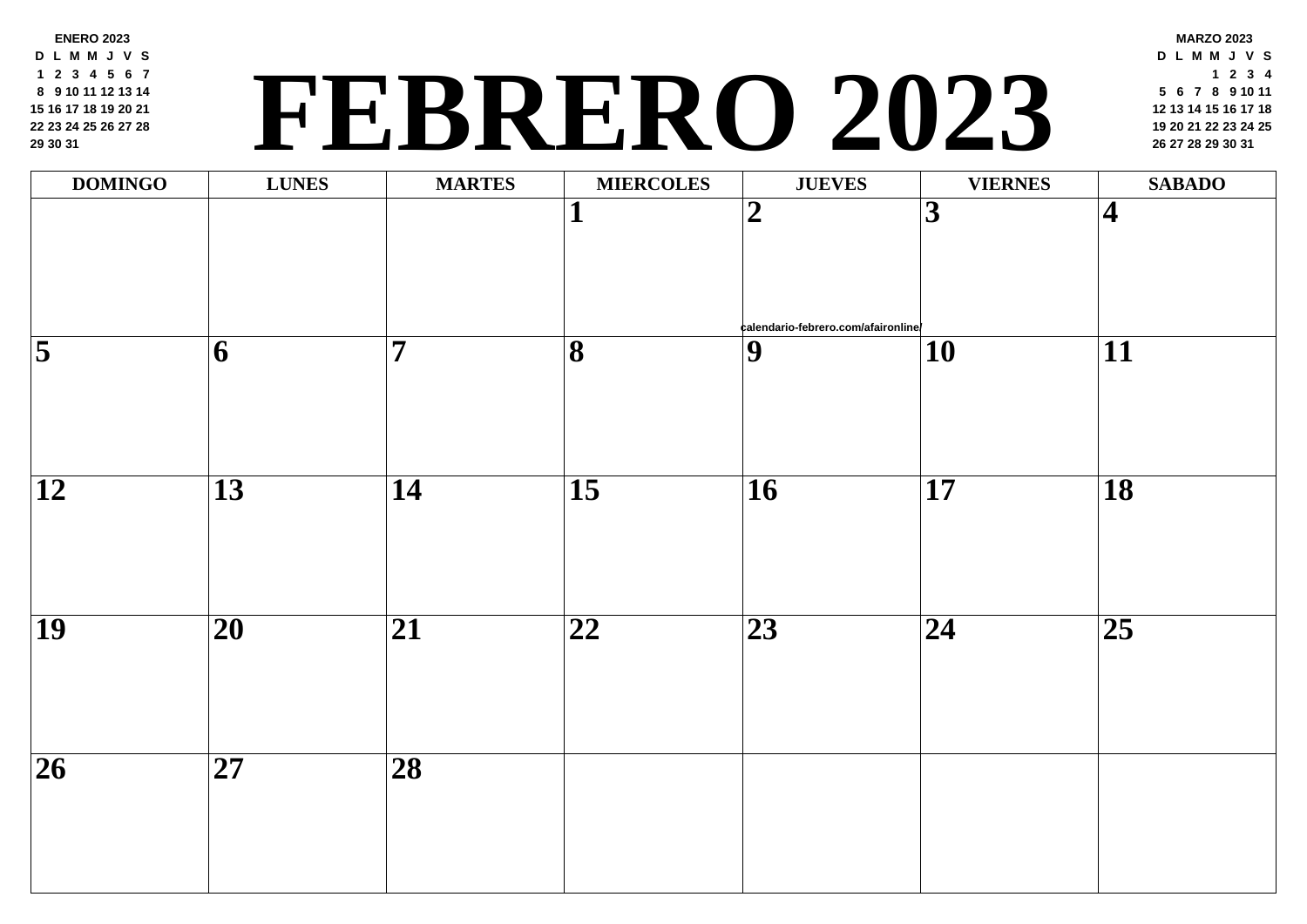**FEBRERO 2023 D L M M J V S 2 3 4 6 7 8 9 10 11 13 14 15 16 17 18 20 21 22 23 24 25 27 28**

# **<sup>23</sup> <sup>24</sup> <sup>25</sup> <sup>26</sup> <sup>27</sup> <sup>28</sup> <sup>29</sup> MARZO 2023**

| <b>DOMINGO</b>      | <b>LUNES</b>             | <b>MARTES</b>   | <b>MIERCOLES</b>         | <b>JUEVES</b>   |                          |
|---------------------|--------------------------|-----------------|--------------------------|-----------------|--------------------------|
|                     |                          |                 | $\overline{\mathbf{1}}$  | $\overline{2}$  | $\overline{3}$           |
| $\overline{\bf{5}}$ | $\overline{\mathbf{6}}$  | $\overline{7}$  | $\overline{\mathbf{8}}$  | $\overline{9}$  | $\frac{1}{10}$           |
| $\overline{12}$     | $\overline{13}$          | $\overline{14}$ | $\overline{\mathbf{15}}$ | $\overline{16}$ | $\overline{\mathbf{17}}$ |
| $\overline{19}$     | $\overline{\mathbf{20}}$ | $\overline{21}$ | $\overline{\mathbf{22}}$ | $\overline{23}$ | $\overline{24}$          |
| $\overline{26}$     | $\overline{27}$          | $\overline{28}$ | $\overline{29}$          | $\overline{30}$ | $\overline{31}$          |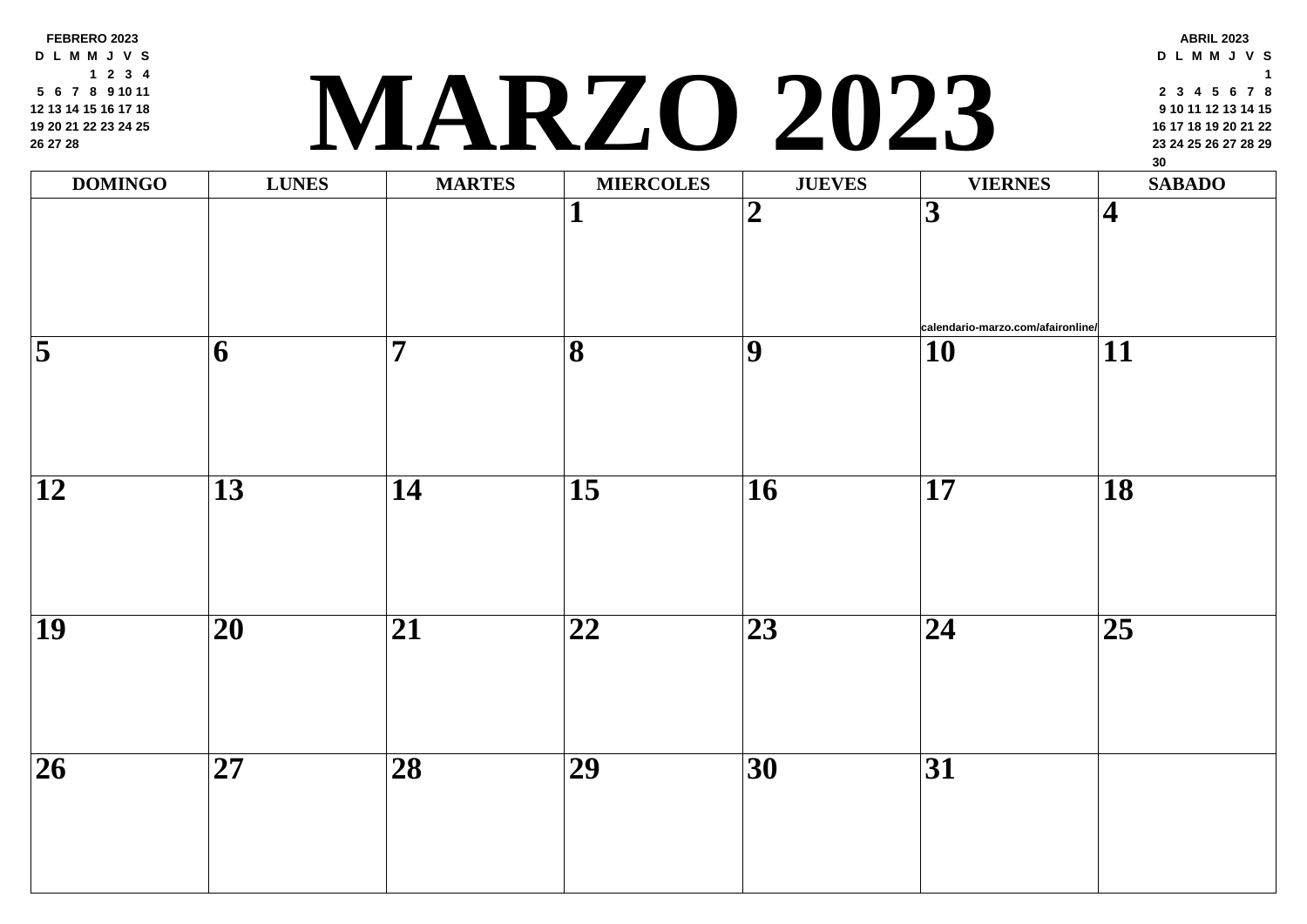**MARZO 2023 D L M M J V S 2 3 4 6 7 8 9 10 11 13 14 15 16 17 18 20 21 22 23 24 25 27 28 29 30 31**

### **<sup>21</sup> <sup>22</sup> <sup>23</sup> <sup>24</sup> <sup>25</sup> <sup>26</sup> <sup>27</sup> [ABR](http://calendario-abril.com/afaironline/)IL 2023 <sup>28</sup> <sup>29</sup> <sup>30</sup> <sup>31</sup>**

| <b>DOMINGO</b>  | <b>LUNES</b>             | <b>MARTES</b>                                        | <b>MIERCOLES</b>         | <b>JUEVES</b>            |                         |
|-----------------|--------------------------|------------------------------------------------------|--------------------------|--------------------------|-------------------------|
|                 |                          |                                                      |                          |                          |                         |
| $\overline{2}$  | $\overline{\mathbf{3}}$  | $\overline{\mathbf{4}}$                              | $\overline{\bf{5}}$      | $\overline{\mathbf{6}}$  | $\overline{\mathbf{7}}$ |
| $\overline{9}$  | $\overline{\mathbf{10}}$ | calendario-abril.com/afaironline/<br>$\overline{11}$ | $\overline{\mathbf{12}}$ | $\overline{13}$          | 14                      |
| $\overline{16}$ | $\overline{\mathbf{17}}$ | $\overline{18}$                                      | $\overline{19}$          | $\overline{\mathbf{20}}$ | $\overline{21}$         |
| $\overline{23}$ | $\overline{24}$          | $\overline{25}$                                      | $\overline{26}$          | $\overline{27}$          | $\overline{28}$         |
| $\overline{30}$ |                          |                                                      |                          |                          |                         |
|                 |                          |                                                      |                          |                          |                         |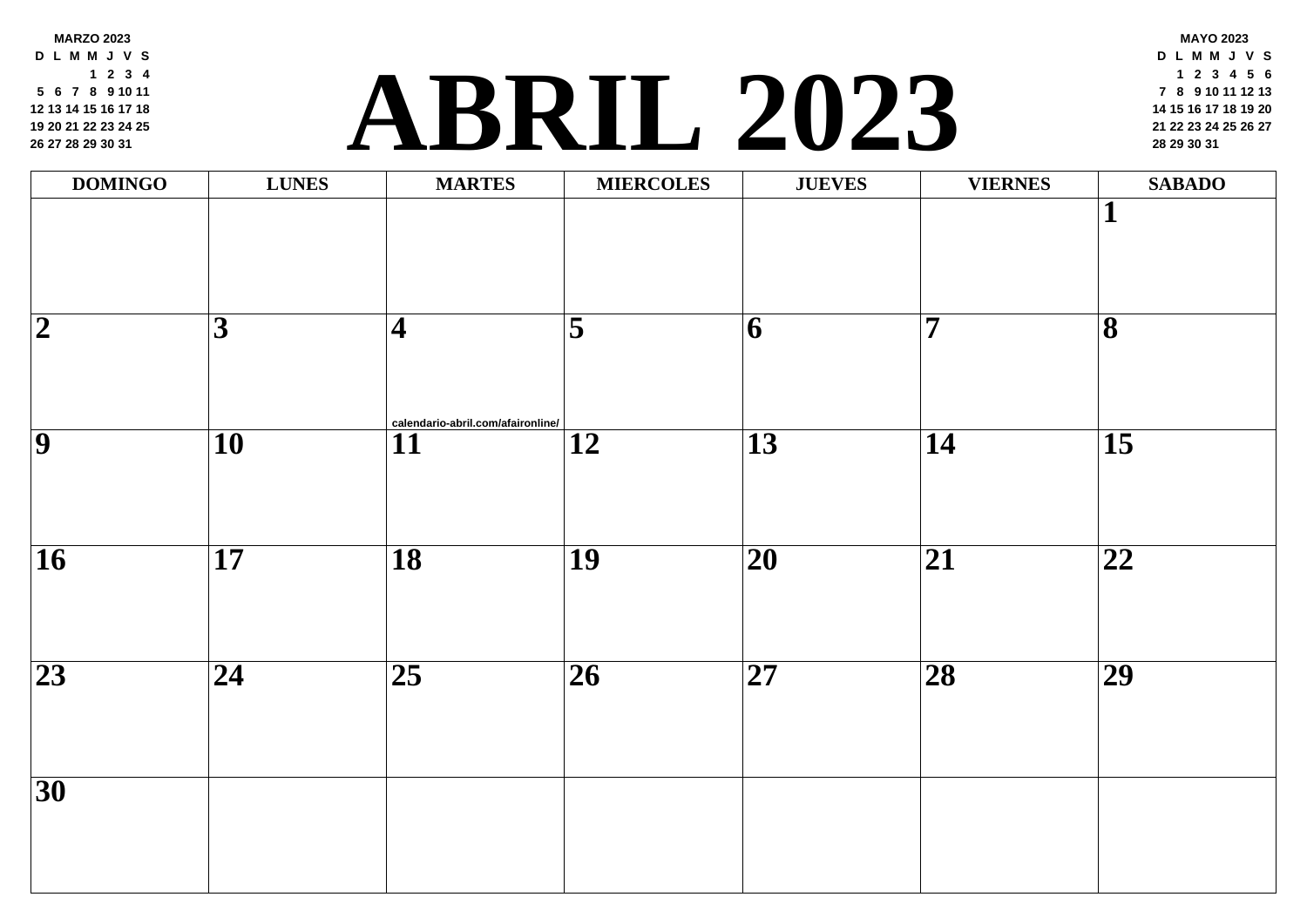| <b>DOMINGO</b>     | <b>LUNES</b>    | <b>MARTES</b>  | <b>MIERCOLES</b>        | <b>JUEVES</b>           |                     |
|--------------------|-----------------|----------------|-------------------------|-------------------------|---------------------|
|                    |                 | $\overline{2}$ | $\overline{\mathbf{3}}$ | $\overline{\mathbf{4}}$ | $\overline{\bf{5}}$ |
| $\overline{\bf 7}$ | 8               | 9              | <b>10</b>               | 11                      | calen<br>12         |
|                    |                 |                |                         |                         |                     |
| 14                 | $\overline{15}$ | 16             | 17                      | $\overline{18}$         | 19                  |
| 21                 | 22              | 23             | 24                      | $\overline{25}$         | $\overline{26}$     |
| 28                 | 29              | <b>30</b>      | <b>31</b>               |                         |                     |

**ABRIL 2023 D L M M J V S**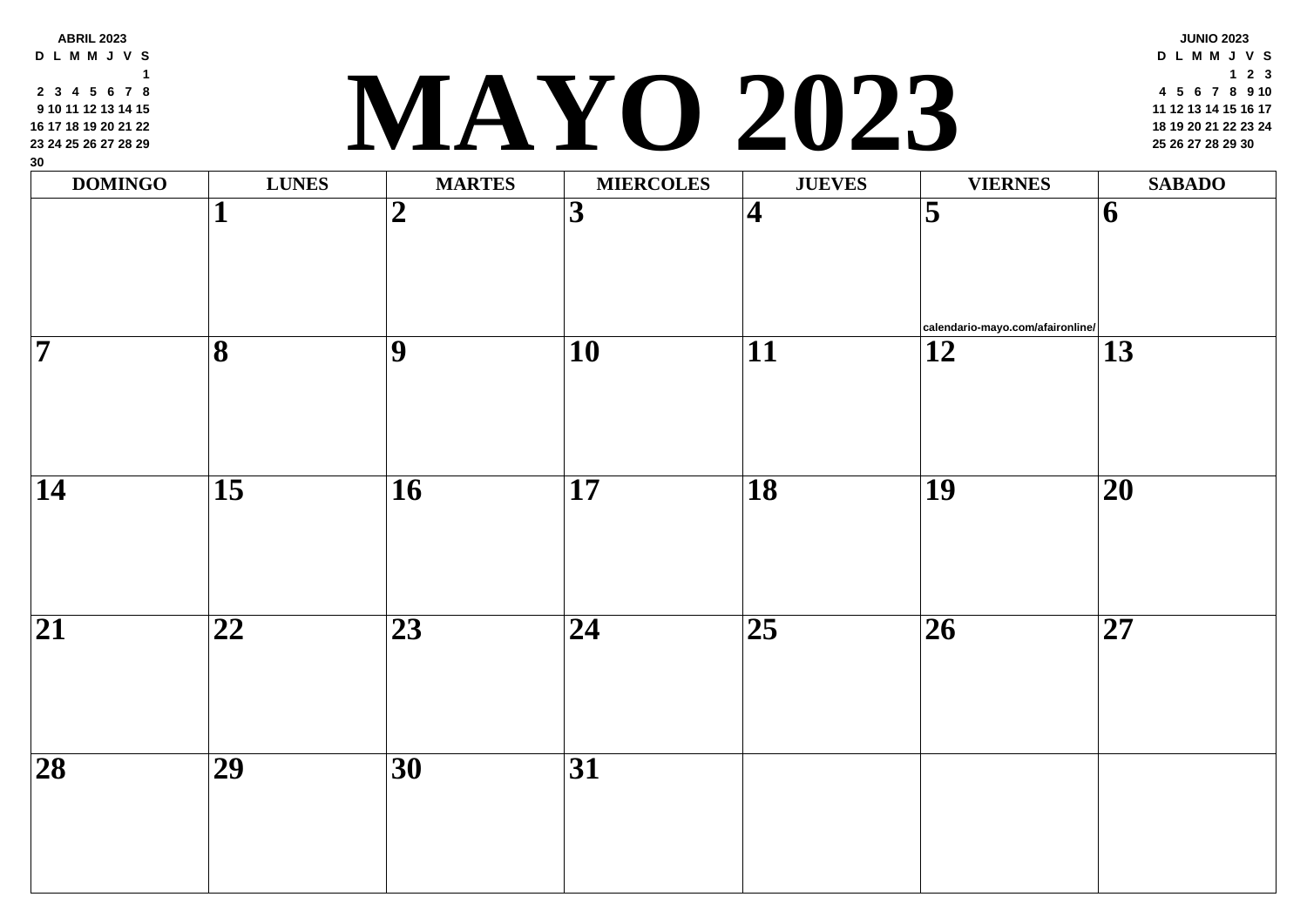| <b>MARTES</b><br><b>MIERCOLES</b><br><b>DOMINGO</b><br><b>LUNES</b><br><b>JUEVES</b><br>$\overline{2}$<br>┸<br>5<br>7<br>8<br>9<br>$\overline{\mathbf{4}}$<br>6 | 1 2 3 4 5 6<br>7 8 9 10 11 12 13<br>14 15 16 17 18 19 20<br>21 22 23 24 25 26 27<br>28 29 30 31 | JUNIO 2023 |  |                |  |
|-----------------------------------------------------------------------------------------------------------------------------------------------------------------|-------------------------------------------------------------------------------------------------|------------|--|----------------|--|
|                                                                                                                                                                 |                                                                                                 |            |  |                |  |
|                                                                                                                                                                 |                                                                                                 |            |  |                |  |
|                                                                                                                                                                 |                                                                                                 |            |  |                |  |
| calendario-junio.com/afaironline/                                                                                                                               |                                                                                                 |            |  |                |  |
| 11<br>15<br>12<br>13<br>14                                                                                                                                      |                                                                                                 |            |  | 16             |  |
| 18<br>19<br><b>20</b><br>21<br>22                                                                                                                               |                                                                                                 |            |  | 2 <sup>3</sup> |  |
|                                                                                                                                                                 |                                                                                                 |            |  |                |  |
| <b>25</b><br><b>26</b><br><b>27</b><br><b>28</b><br>29                                                                                                          |                                                                                                 |            |  | <b>30</b>      |  |
|                                                                                                                                                                 |                                                                                                 |            |  |                |  |

**MAYO 2023 D L M M J V S 2 3 4 5 6 8 9 10 11 12 13 15 16 17 18 19 20 22 23 24 25 26 27**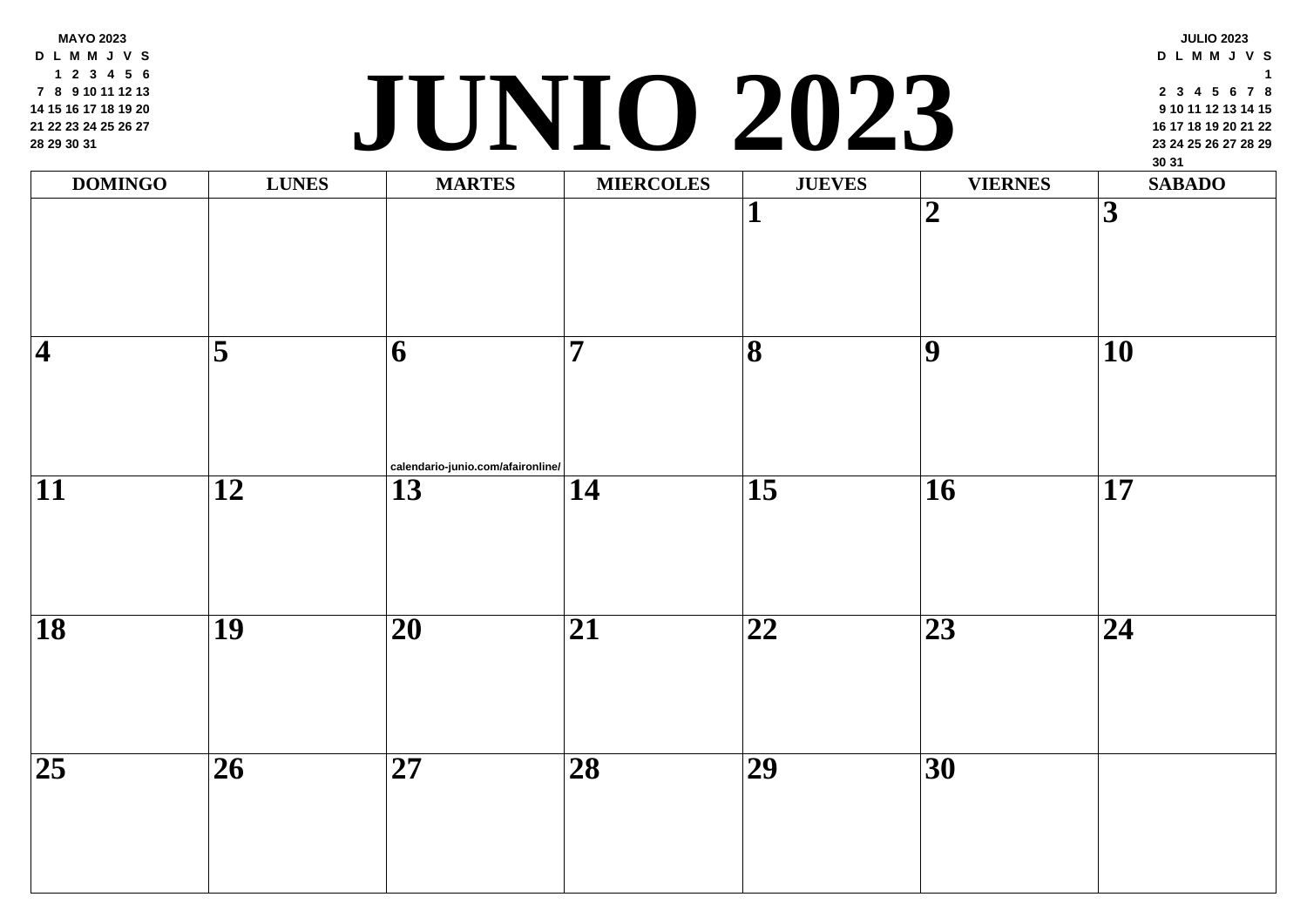| 25 26 27 28 29 30<br>$\bullet$<br><u>До 1</u><br>$\mathbf{v}$ and $\mathbf{v}$ |                 |                 |                         |                          |                         |  |
|--------------------------------------------------------------------------------|-----------------|-----------------|-------------------------|--------------------------|-------------------------|--|
| <b>DOMINGO</b>                                                                 | <b>LUNES</b>    | <b>MARTES</b>   | <b>MIERCOLES</b>        | <b>JUEVES</b>            |                         |  |
| $\overline{\mathbf{2}}$                                                        | $\overline{3}$  | $\overline{4}$  | $\overline{\mathbf{5}}$ | $\overline{6}$           | $\overline{\mathbf{7}}$ |  |
| $\overline{9}$                                                                 | $\overline{10}$ | $\overline{11}$ | $\overline{12}$         | $\overline{13}$          | $rac{\text{caler}}{14}$ |  |
| $\overline{16}$                                                                | $\overline{17}$ | $\overline{18}$ | $\overline{19}$         | $\overline{\mathbf{20}}$ | $\overline{21}$         |  |
| $\overline{23}$                                                                | $\overline{24}$ | $\overline{25}$ | $\overline{26}$         | $\overline{27}$          | $\overline{28}$         |  |
| $\overline{30}$                                                                | $\overline{31}$ |                 |                         |                          |                         |  |
|                                                                                |                 |                 |                         |                          |                         |  |

**JUNIO 2023 D L M M J V S 2 3 5 6 7 8 9 10 12 13 14 15 16 17 19 20 21 22 23 24**

## **<sup>20</sup> <sup>21</sup> <sup>22</sup> <sup>23</sup> <sup>24</sup> <sup>25</sup> <sup>26</sup> JULIO 202[3](http://calendario-julio.com/afaironline/) <sup>27</sup> <sup>28</sup> <sup>29</sup> <sup>30</sup> <sup>31</sup>**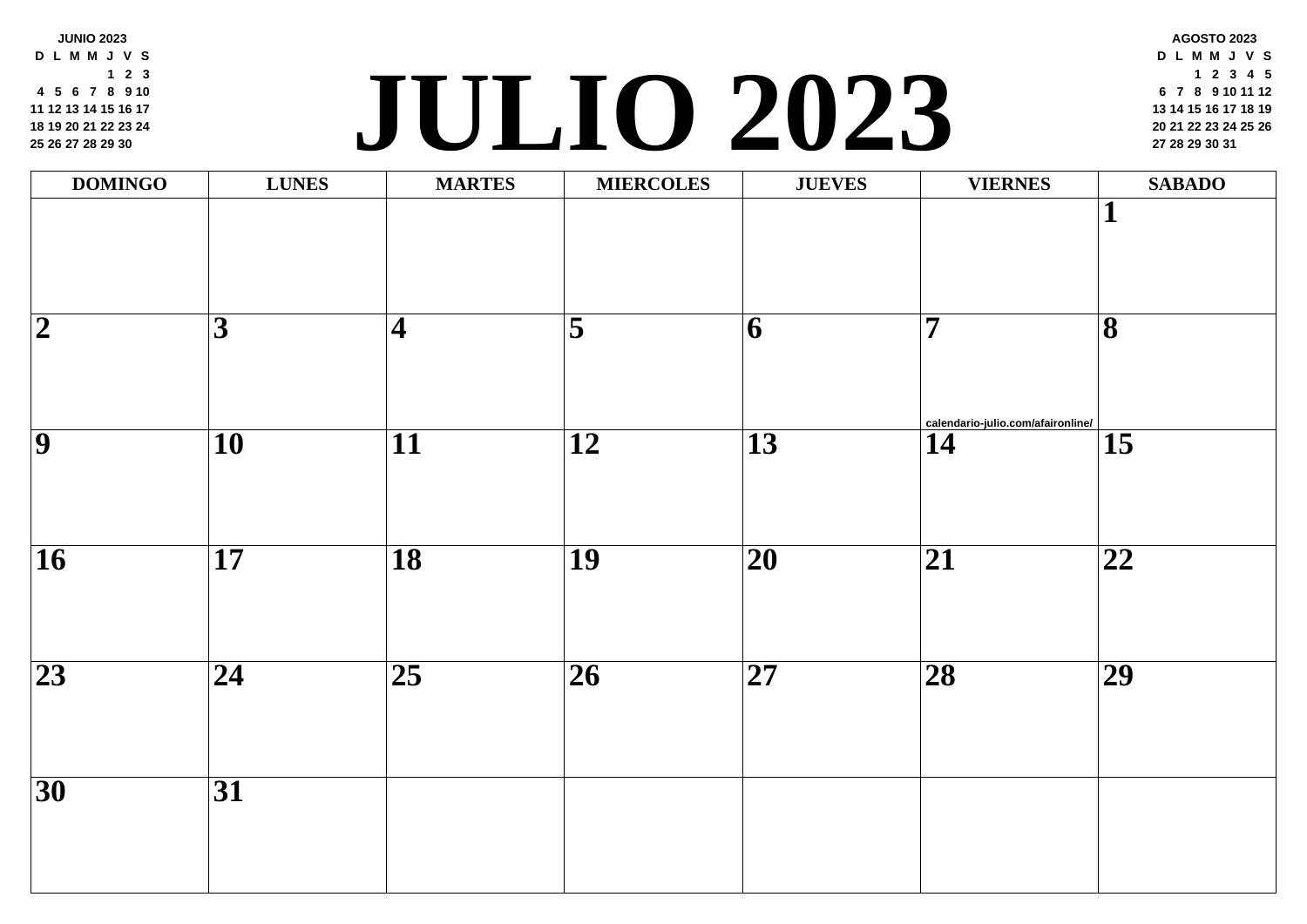| 30 31<br><b>DOMINGO</b> | <b>LUNES</b>    | <b>MARTES</b>                            | AGOSTO 202<br><b>MIERCOLES</b> | <b>JUEVES</b>           |                         |
|-------------------------|-----------------|------------------------------------------|--------------------------------|-------------------------|-------------------------|
|                         |                 |                                          | $\boldsymbol{2}$               | $\overline{\mathbf{3}}$ | $\overline{\mathbf{4}}$ |
| 6                       | 7               | 8                                        | 9                              | 10                      |                         |
| 13                      | 14              | calendario-agosto.com/afaironline/<br>15 | 16                             | 17                      | 18                      |
| 20                      | 21              | 22                                       | 23                             | 24                      | 25                      |
| <b>27</b>               | $\overline{28}$ | $\overline{29}$                          | $\overline{30}$                | $\overline{31}$         |                         |

**JULIO 2023 D L M M J V S 3 4 5 6 7 8**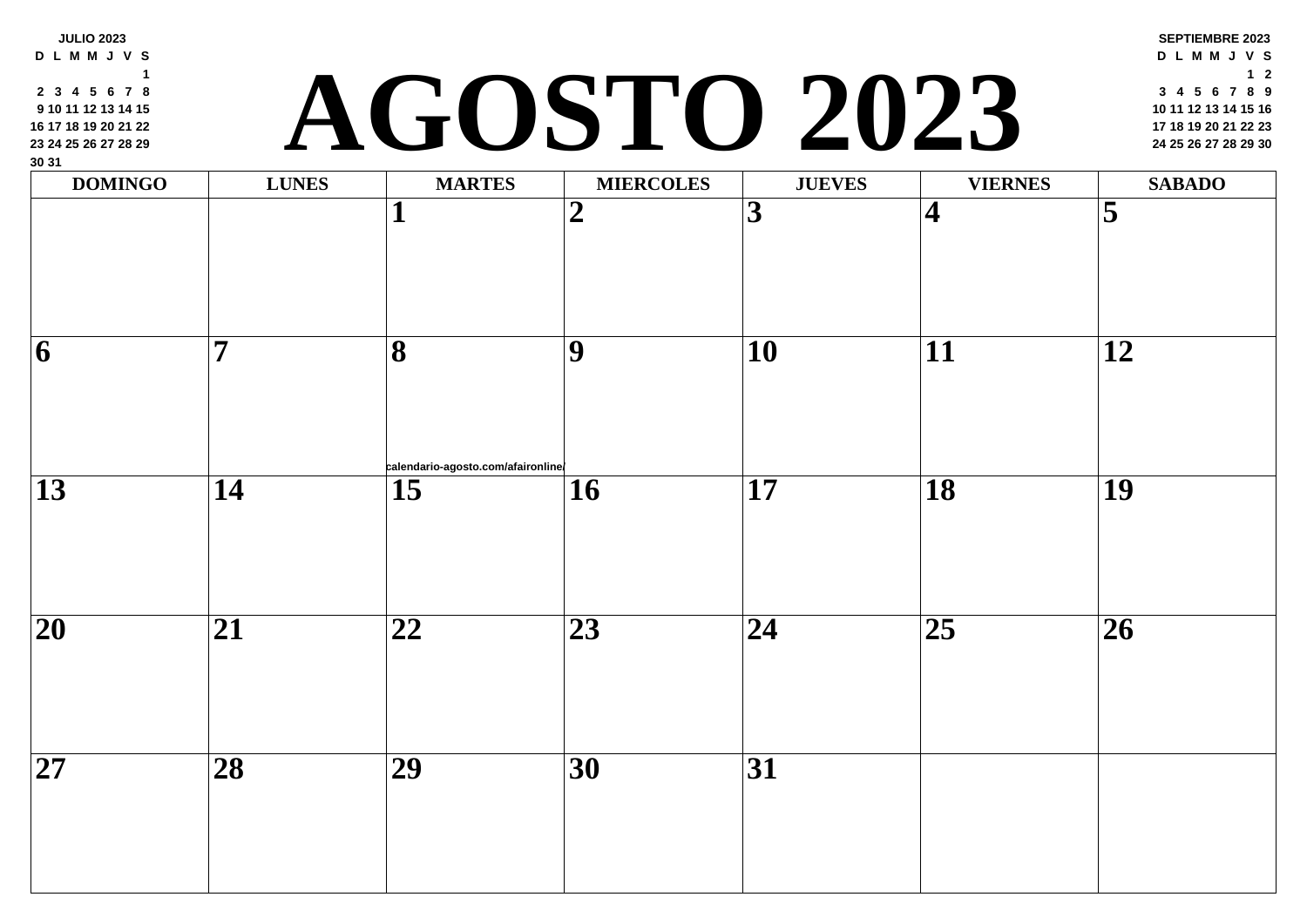| <b>AGOSTO 2023</b><br><b>DLMMJVS</b><br>1 2 3 4 5<br>) I<br>6 7 8 9 10 11 12<br>13 14 15 16 17 18 19<br>20 21 22 23 24 25 26<br>27 28 29 30 31 |
|------------------------------------------------------------------------------------------------------------------------------------------------|
|------------------------------------------------------------------------------------------------------------------------------------------------|

| <b>DOMINGO</b>           | <b>LUNES</b>               | <b>MARTES</b>       | <b>MIERCOLES</b> | <b>JUEVES</b>           |                          |
|--------------------------|----------------------------|---------------------|------------------|-------------------------|--------------------------|
|                          |                            |                     |                  |                         | $\overline{\mathbf{1}}$  |
| $\overline{3}$           | $\overline{\mathbf{4}}$    | $\overline{\bf{5}}$ | $\overline{6}$   | $\overline{\mathbf{7}}$ | $\overline{\mathbf{8}}$  |
| $\overline{\mathbf{10}}$ | $\overline{11}$            | $\overline{12}$     | $\overline{13}$  | $\overline{14}$         | $\overline{15}$          |
| $\overline{\mathbf{17}}$ | $\overline{18}$            | $\overline{19}$     | $\overline{20}$  | $\overline{21}$         | $\overline{\mathbf{22}}$ |
| $\overline{24}$          | $\overline{\overline{25}}$ | $\overline{26}$     | $\overline{27}$  | $\overline{28}$         | $\overline{29}$          |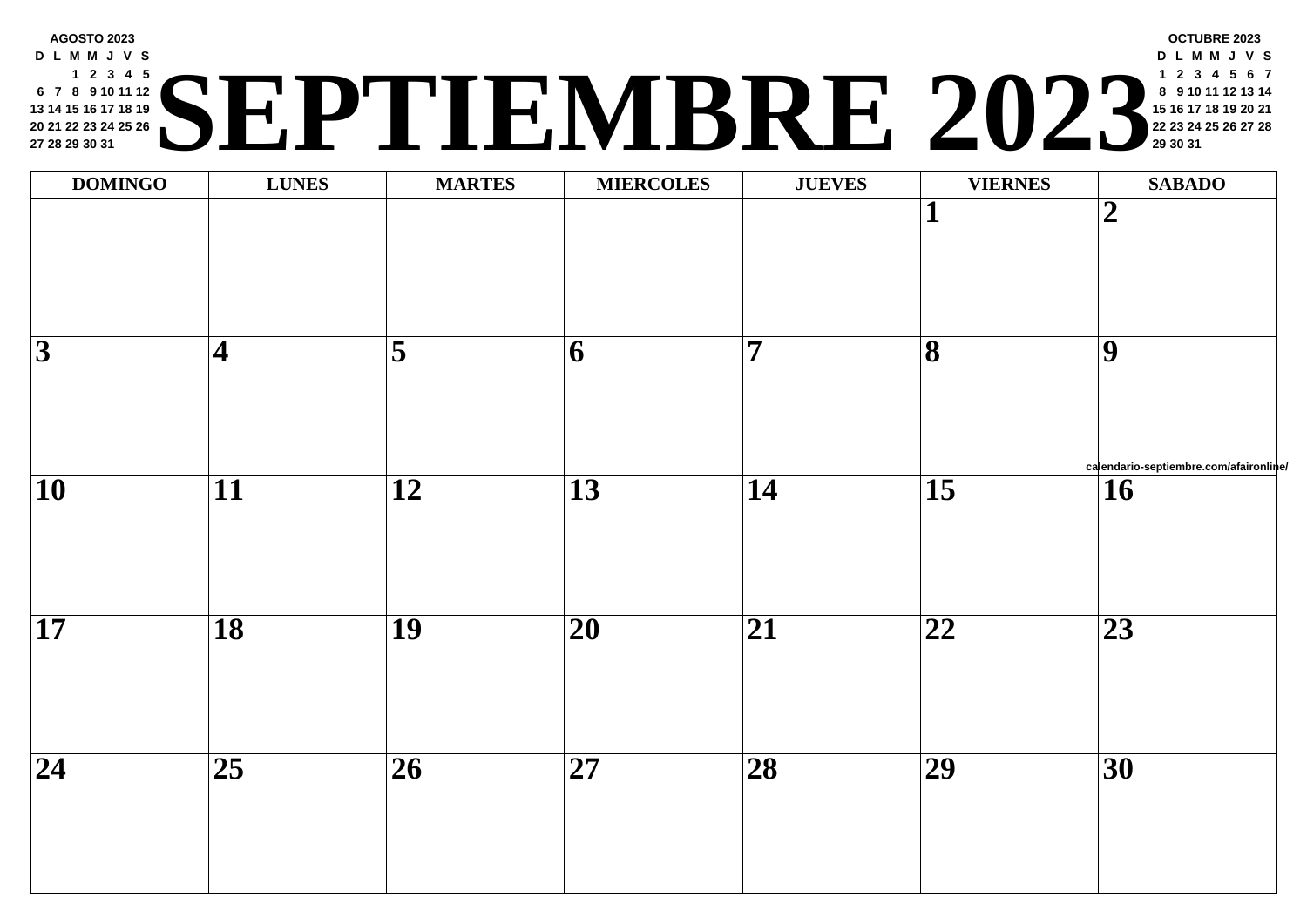### **SEPTIEMBRE 2023 D L M M J V S 2 4 5 6 7 8 9 11 12 13 14 15 16 18 19 20 21 22 23 25 26 27 28 29 30 <sup>19</sup> <sup>20</sup> <sup>21</sup> <sup>22</sup> <sup>23</sup> <sup>24</sup> <sup>25</sup> O[CTU](http://calendario-octubre.com/afaironline/)BRE 2023 <sup>26</sup> <sup>27</sup> <sup>28</sup> <sup>29</sup> <sup>30</sup>**

| <b>DOMINGO</b>           | <b>LUNES</b>    | <b>MARTES</b>                                         | <b>MIERCOLES</b>        | <b>JUEVES</b>           |                 |
|--------------------------|-----------------|-------------------------------------------------------|-------------------------|-------------------------|-----------------|
| $\overline{\mathbf{1}}$  | $\overline{2}$  | $\overline{\mathbf{3}}$                               | $\overline{\mathbf{4}}$ | $\overline{\mathbf{5}}$ | $\overline{6}$  |
| $\overline{\mathbf{8}}$  | $\overline{9}$  | $\overline{10}$<br>¢alendario-octubre.com/afaironline | $\overline{11}$         | $\overline{12}$         | $\overline{13}$ |
| $\overline{15}$          | $\overline{16}$ | $\overline{17}$                                       | $\overline{18}$         | $\overline{19}$         | $\overline{20}$ |
| $\overline{\mathbf{22}}$ | $\overline{23}$ | $\overline{24}$                                       | $\overline{25}$         | $\overline{26}$         | $\overline{27}$ |
| $\overline{29}$          | $\overline{30}$ | $\overline{31}$                                       |                         |                         |                 |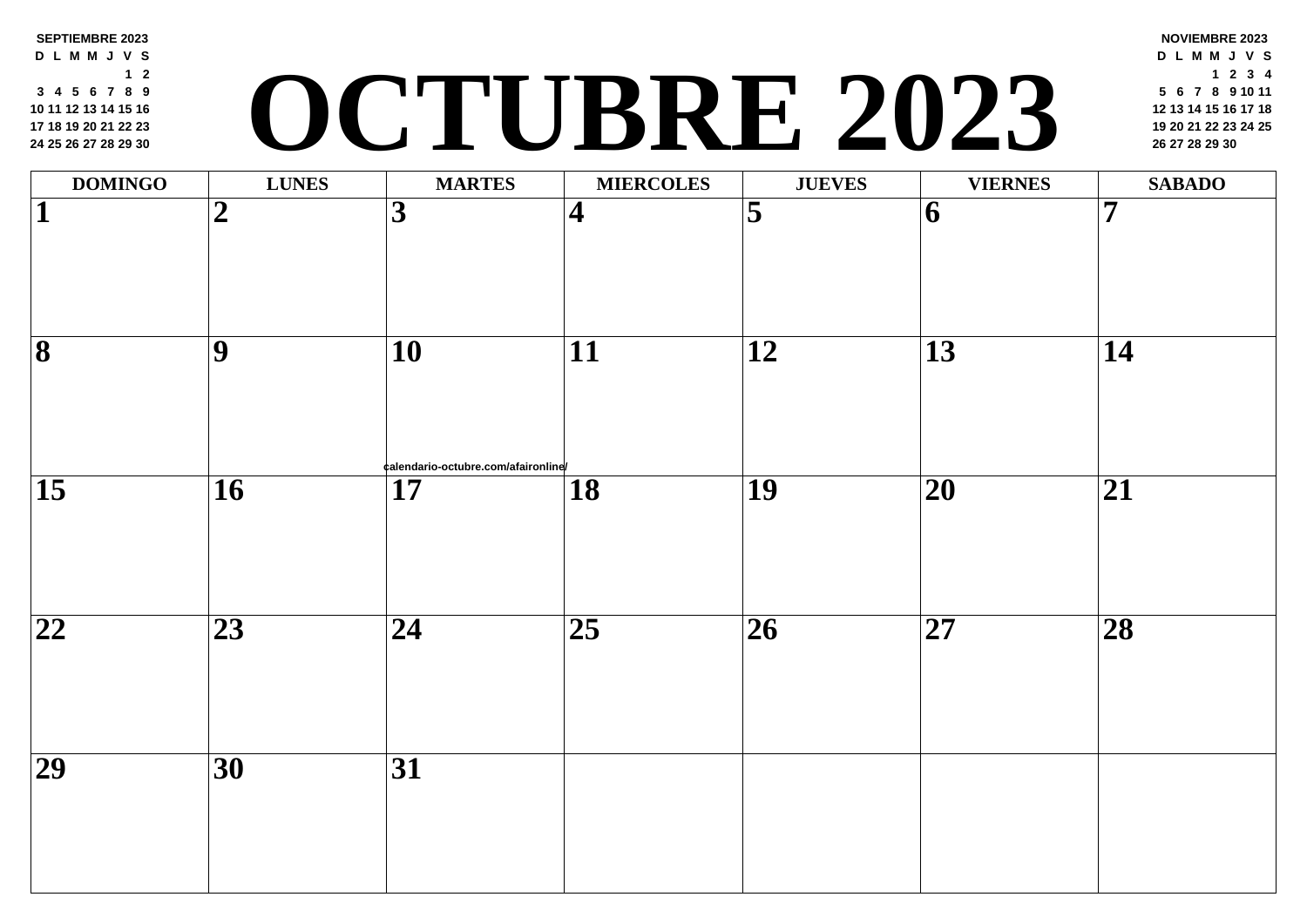| <b>DOMINGO</b>      | <b>LUNES</b>    | <b>MARTES</b>           | <b>MIERCOLES</b>        | <b>JUEVES</b>            |                          |
|---------------------|-----------------|-------------------------|-------------------------|--------------------------|--------------------------|
|                     |                 |                         | 1                       | $\overline{\mathbf{2}}$  | $\overline{\mathbf{3}}$  |
| $\overline{\bf{5}}$ | $\overline{6}$  | $\overline{\mathbf{7}}$ | $\overline{\mathbf{8}}$ | $\overline{9}$           | $\overline{10}$          |
| $\overline{12}$     | $\overline{13}$ | $\overline{14}$         | $\overline{15}$         | $\overline{\mathbf{16}}$ | $\overline{17}$          |
| $\overline{19}$     | $\overline{20}$ | $\overline{21}$         | $\overline{22}$         | $\overline{23}$          | $\overline{\mathbf{24}}$ |
| $\overline{26}$     | $\overline{27}$ | $\overline{28}$         | $\overline{29}$         | $\overline{30}$          |                          |
|                     |                 |                         |                         |                          |                          |

**D L M M J V S 2 3 4 5 6 7 9 10 11 12 13 14 16 17 18 19 20 21 23 24 25 26 27 28**

**OCTUBRE 2023 <sup>24</sup> <sup>25</sup> <sup>26</sup> <sup>27</sup> <sup>28</sup> <sup>29</sup> <sup>30</sup> NOVIEMBRE 202[3](http://calendario-noviembre.com/afaironline/)**